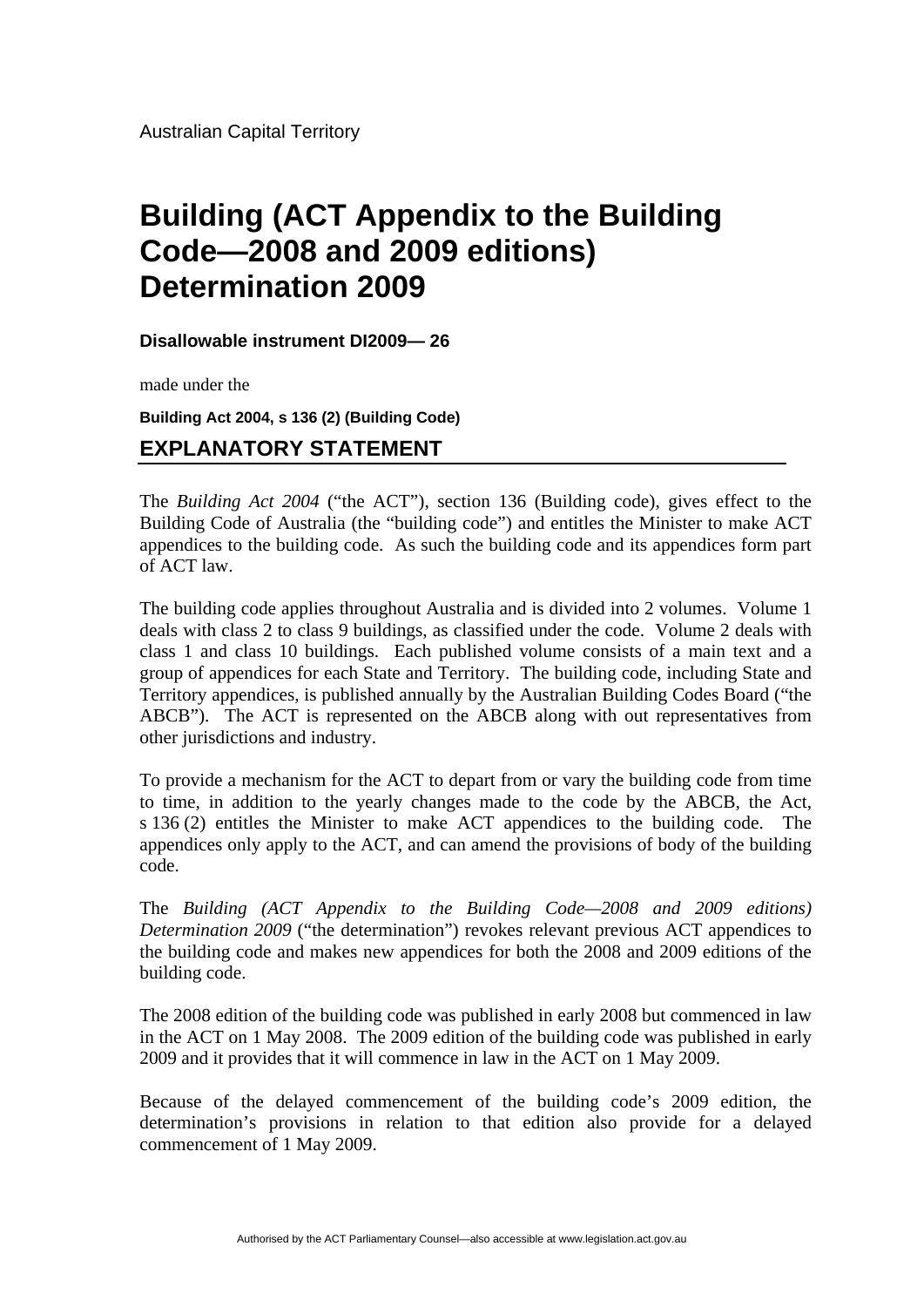The only substantive change that the determination makes to the published version of the appendices it refers to is to apply the latest version of Australian Standard AS 3959— *Construction in bushfire-prone areas*, as in force from time to time.

Without the effect of the determination, the building codes of 2008 and 2009 reference the 1999 edition of that standard. However, Standards Australia has revised that standard and are about to publish the revised version. The effect of the determination is to omit from the building code, prescriptive provisions about bushfire-resistant construction that are inconsistent with the revised standard, and to apply through the 2008 and 2009 editions of the building code the latest version of the standard as in force from time to time.

So an intended effect is to allow the 1999 edition of AS 3959 to be the relevant standard until such time as it is superseded, for example by the proposed 2009 version.

The determination also disapplies the provisions of the Legislation Act, s section 47 (5), which otherwise would have required the notification on the legislation register—

- the building code; and
- Australian Standard AS 3959—*Construction in bushfire-prone areas*.

It is not practical to notify those documents as they are subject to copyright and provide sales revenue for their publishers.

The ABCB announced on 6 March 2009 that it would incorporate the revised standard in the 2010 edition of the building code. The determination will allow the ACT community to benefit from the results of latest research into fire-resistant construction from when the determination commences rather than wait until 2010.

The revised standards only require extra construction measures to be built into new housing located in a designated bushfire-prone area, and this will only be necessary when an assessment of the housing made under the standard finds risks of bushfire attack to be at or above the prescribed threshold.

Compliance with the revised standard is not mandatory under the building code if it can be proved that an alternative construction method produces housing in bushfire-prone areas that will be as safe and bushfire-resistant as housing that complies with the standard.

The revised standard includes improved ways to assess fire fuel loads, and revised ways to make the outside of houses resistant to ember, heat and flame attack. It also caters for higher flame temperatures and assigns the ACT the highest risk factor, 100, which takes account our relatively dry climate and volatile vegetation types.

Currently, all areas of the ACT outside of the urban area are designated bushfire-prone. Therefore, the determination will only immediately affect the few rural houses etc currently under construction, and it is unlikely it will require any significant change to those houses because they are not in areas of significant bushfire fuel load. Therefore, no transitional implementation arrangements are necessary for the determination.